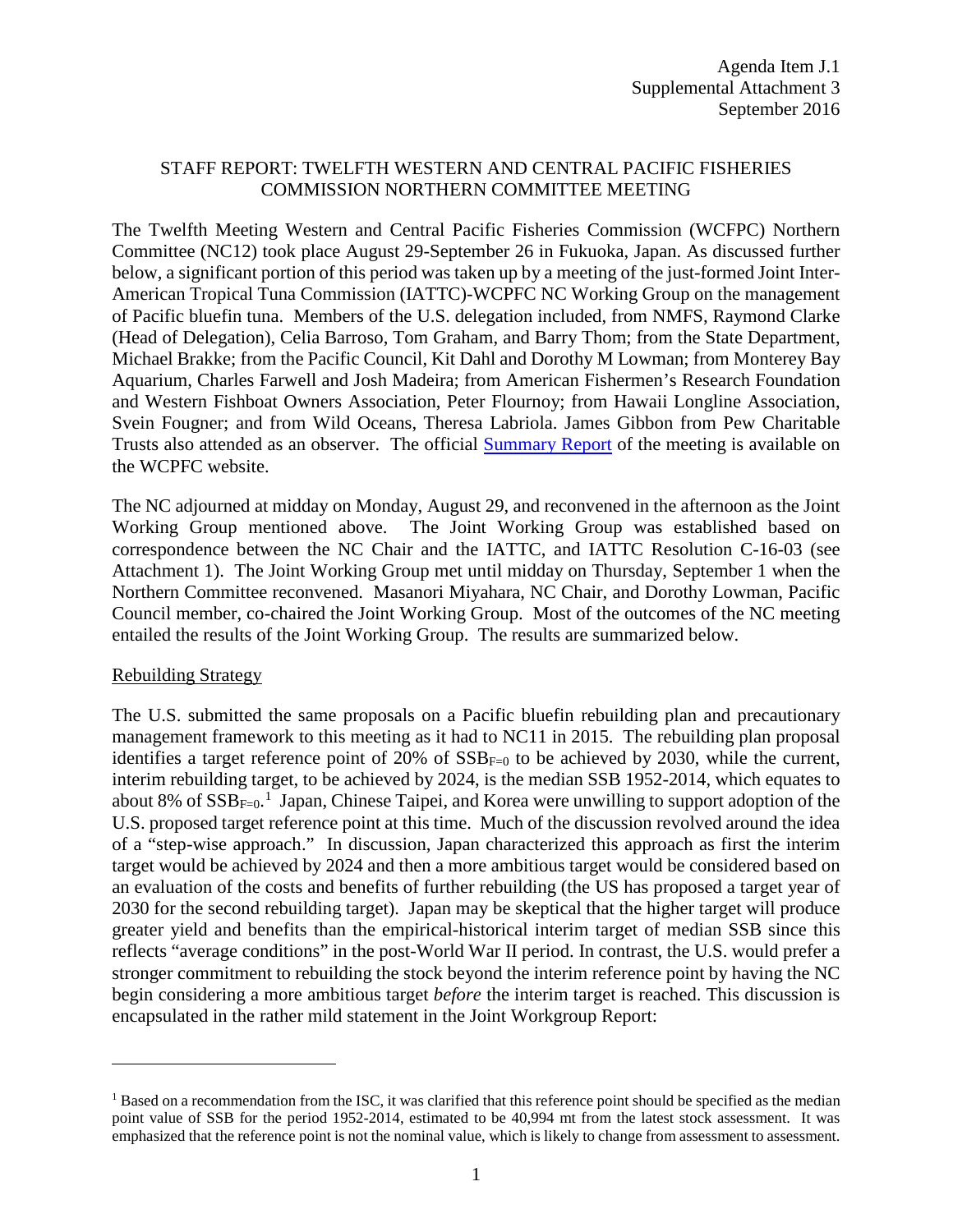*Participants supported the following as part of an ocean-wide rebuilding strategy for PBF: "Recognizing that the management objectives of WCPFC and IATTC are to maintain or restore fish stocks at levels capable of producing MSY, to rebuild the PBF stock by adopting and achieving step-wise rebuilding targets."*

A careful reading of this statement reveals Japan's resistance to an explicit connection between the objective of achieving MSY (memorialized in convention texts and the UN Fish Stocks Agreement) and the rebuilding target. That contradiction will likely be a subject of future negotiations.

### Requested Harvest Scenario Projections

 $\overline{a}$ 

As occurred at NC11, rather than taking action to complete a robust harvest management framework, the Joint Working Group spent considerable time identifying further harvest scenario projections for the  $ISC^2$  $ISC^2$  to produce. (NC11 originated a request that resulted in 11 alternative scenarios and 21 discrete projections reported in the latest [Pacific bluefin assessment,](http://www.wcpfc.int/system/files/WCPFC-NC12-IP-03%20Australia%20PBF%20Report%20-%2030May2016.pdf) see Table 7-3.) The request identifies 10 scenarios to be analyzed (see Attachment D, Annex 2 to the Summary Report). Consistent with the current Conservation and Management Measure (CMM), separate catch limits are identified for fish less than 30 kg and those equal to or greater than 30 kg (informally referred to as small and large fish). Catch limits for Eastern Pacific Ocean (EPO) fisheries are also identified, which while necessary for the analysis, also reflect that this is a product of the Joint Working Group. (EPO fisheries are subject to IATTC resolutions, not the WCPFC CMM.) Of note, several scenarios identify fishing mortality rate based catch limits rather than constant catch limits as in the current CMM. In particular, scenario 10 comes closest to the methods employed in US domestic rebuilding plans: "Constant F in all PBF fisheries, set at the level at which, for a given candidate rebuilding target, the target is achieved at the end of the rebuilding period [2024] with 60% probability (relative F among fisheries assumed to be unchanged from the most recent 3-year average)." A variety of performance criteria are also identified to assist managers in choosing their preferred rebuilding strategy.

Annex 2 also contains in part 2 what are essentially instructions to managers rather than a request to ISC. It establishes a commitment to "In 2017, agree on a second rebuilding target to be reached by 2030 (not necessarily the ultimate rebuilding target)." But managers would "Revise or adopt conservation and management measures to achieve the second rebuilding target that would become effective after the initial target is met." This grants a concession to the US in terms of identifying the second target sooner while deferring the adoption of management measures likely to be unpopular with Japan's domestic fishery stakeholders. Of course, the NC has an uneven record in meeting commitments it has made to take action on elements of a harvest management strategy for Pacific bluefin. Notably, the NC committed to adopting a limit reference point in 2016 but was unable to do so. The Joint Working Group report (as adopted by the NC) states "participants agreed to make progress next year on a precautionary management framework for Pacific bluefin tuna, including specific recommendation for a limit reference point." Given that the Pacific bluefin stock is currently below any reasonable biomass limit reference point, the need to adopt one may not be immediate; similarly, catch limits are currently established under a rebuilding plan, so

<span id="page-1-0"></span><sup>2</sup> International Scientific Committee for Tuna and Tuna-Like Species in the North Pacific Ocean.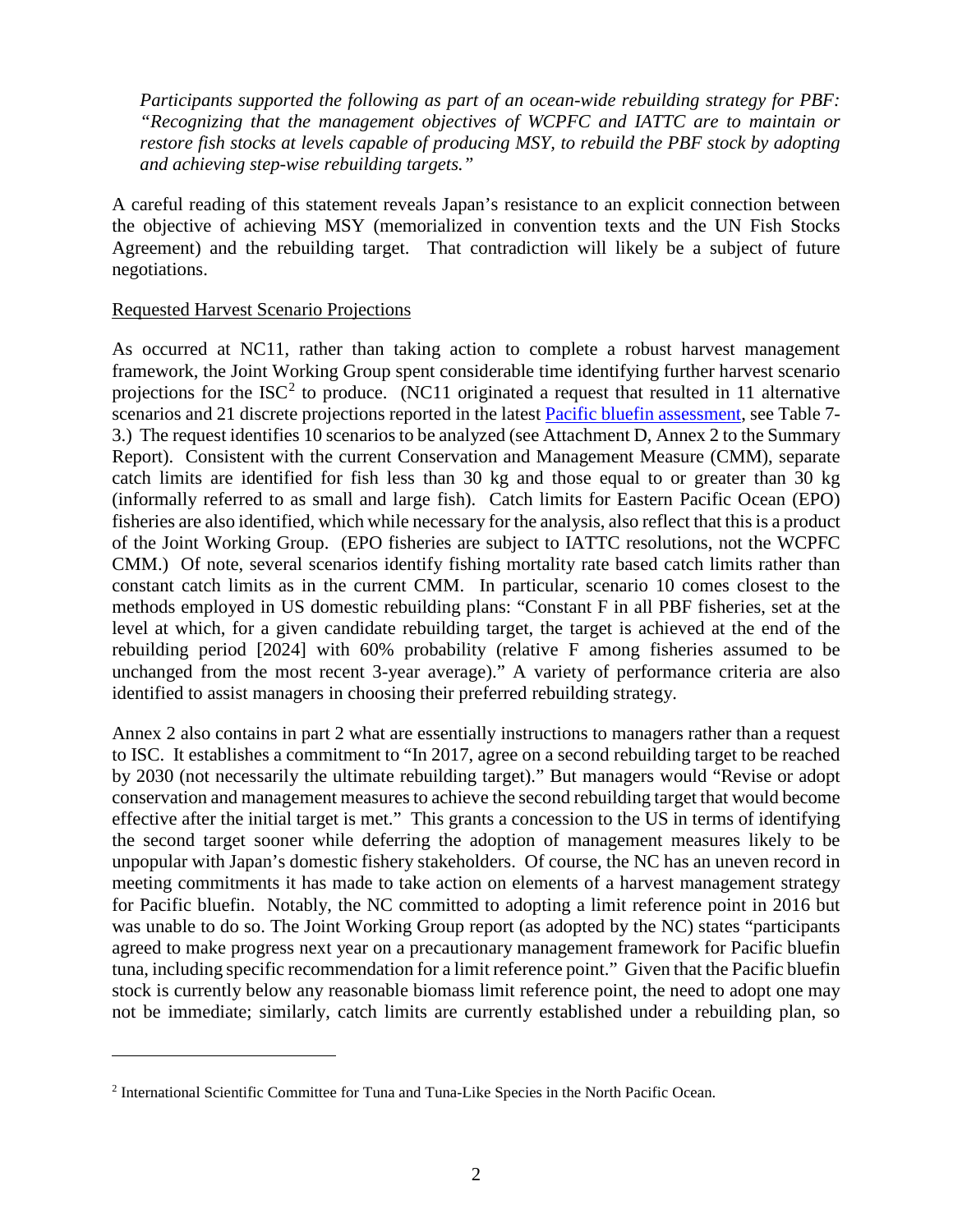identifying a fishing mortality limit applicable to the rebuilt stock is not an immediate concern. Nonetheless, the WCPFC as a whole has committed, through CMM 2014-06, to adopting harvest management frameworks for "key fisheries." This puts some external pressure on the NC to more expeditiously to adopt limit reference points for Pacific bluefin as an element of a harvest management strategy for the stock.

#### Revisions to CMM 2015-04 on Pacific Bluefin Tuna

 $\overline{a}$ 

Proposed revisions to the current Pacific bluefin CMM (see Attachment E to the Summary Report) incorporate the commitments elucidated by the Joint Working Group with respect to stock rebuilding; revise the language relating to large fish catch limits to make this a mandatory (rather than voluntary) obligation (paragraph 4); and also with respect to the large fish catch limit, allows the application of a part of the small fish catch limit to large fish catches. This latter provision addresses a problem that Korea is experiencing; it has no large fish catch limit (based on documented catch during the baseline period) but "unexpected large Pacific bluefin tuna catches were made by Korean purse seiners just in a couple of days in March 2016."<sup>[3](#page-2-0)</sup> Several ideas were floated to address this problem and the discussion touched on a broader objective of shifting fisheries away from small fish and onto large fish, a strategy Japan claimed it is committed to. Korea initially circulated a proposal to change the small fish/large fish threshold from 30 kg to 85 kg based on an observation made in the **ISC16 Plenary Report**.<sup>[4](#page-2-1)</sup> Japan was opposed to any change in the weight threshold, because it has communicated extensively with its domestic fishery stakeholders about reducing mortality of fish less than 30 kg and it claimed that a change in the threshold would disrupt this effort. The possibility of transferring catch limits between members was also discussed but this approach was also not adopted. The provision to allow the transfer of a portion of the small fish catch limit to large fish catches was ultimately agreed to with some reservations, particularly voiced by the US. To address these concerns, the proposed revisions state that the NC will review this provision in 2020 (based on ISC analysis) and decide whether to continue it beyond then.

Japan floated [a proposal for a so-called "emergency rule"](http://www.wcpfc.int/system/files/NC12-DP-11%20%5BJapan%20-%20Emergency%20Rule%20for%20PBF%5D.pdf) to be incorporated into the CMM. This was an elaboration of a proposal from 2015 that would use the Japanese troll CPUE index (a key index in the stock assessment) to prompt action if index values (a proxy for recruitment) fell below the lowest historically observed value for three years running. If this threshold is breached the proposal states "CCMs shall tentatively reduce its catches of Pacific bluefin tuna by X% for two years from 1 January of the following year." The US opposed the proposal as presented for several reasons. First, the US recommended that if the index were to be used directly in management (especially to prompt substantial automatic cuts) it should be subject to some form of external peer review. Second, the US questioned whether the lowest observed index value (level of recruitment)

<span id="page-2-0"></span><sup>&</sup>lt;sup>3</sup> According to Korea, 460t of large fish were caught in three days by 16 vessels, which was deemed "unexpected and unthinkable." Korea also noted it will voluntarily reduce future catches to account for this overage, reflecting consensus that the proposed transfer scheme cannot be applied retroactively.

<span id="page-2-1"></span><sup>&</sup>lt;sup>4</sup> The ISC noted "It is recognized that the threshold of 30 kg (in CMM 2015-04) is less than the size/age at which 50% of the fish are sexually mature based on the maturity ogive used in the assessment." If the intent of the measure were to reduce fishing mortality on immature fish then the threshold should be increased; 85 kg is the size/age at which 50% of the fish are sexually mature.